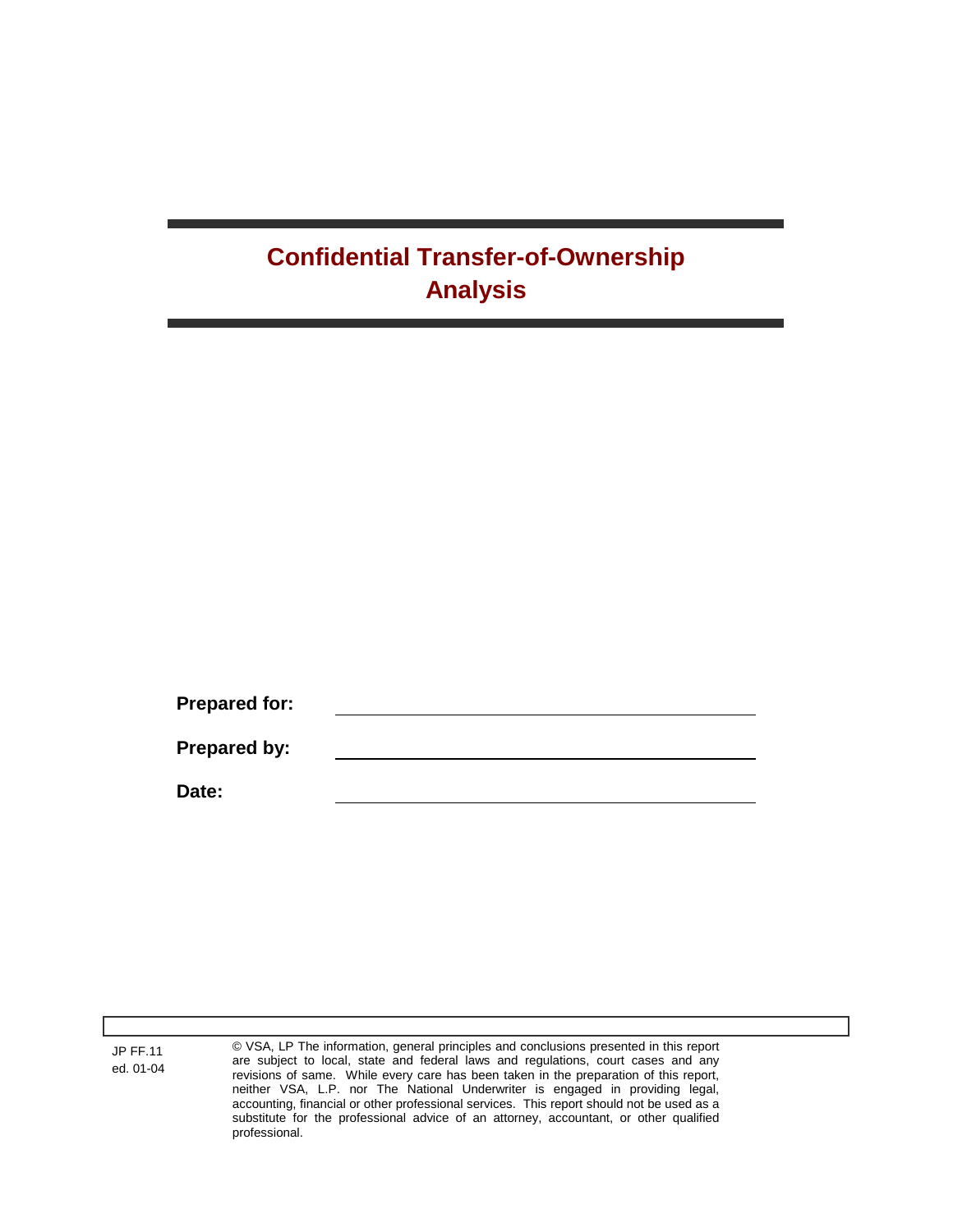|                                 | Name of firm:<br>Address:                                        |  |  |  |  |
|---------------------------------|------------------------------------------------------------------|--|--|--|--|
| Telephone:<br>Type of business: |                                                                  |  |  |  |  |
| 1.                              | What are the names of your business associates?                  |  |  |  |  |
| 2.                              | What are their proportionate shares of ownership and profit?     |  |  |  |  |
| 3.                              | What are their duties?                                           |  |  |  |  |
| 4.                              | What are their ages?                                             |  |  |  |  |
| 5.                              | What is their general health?                                    |  |  |  |  |
| 6.                              | Any dependents (number and relationship)?                        |  |  |  |  |
| 7.                              | Do their wills dispose of their business interest?               |  |  |  |  |
| 8.                              | To whom will their share of the business pass upon their deaths? |  |  |  |  |
|                                 |                                                                  |  |  |  |  |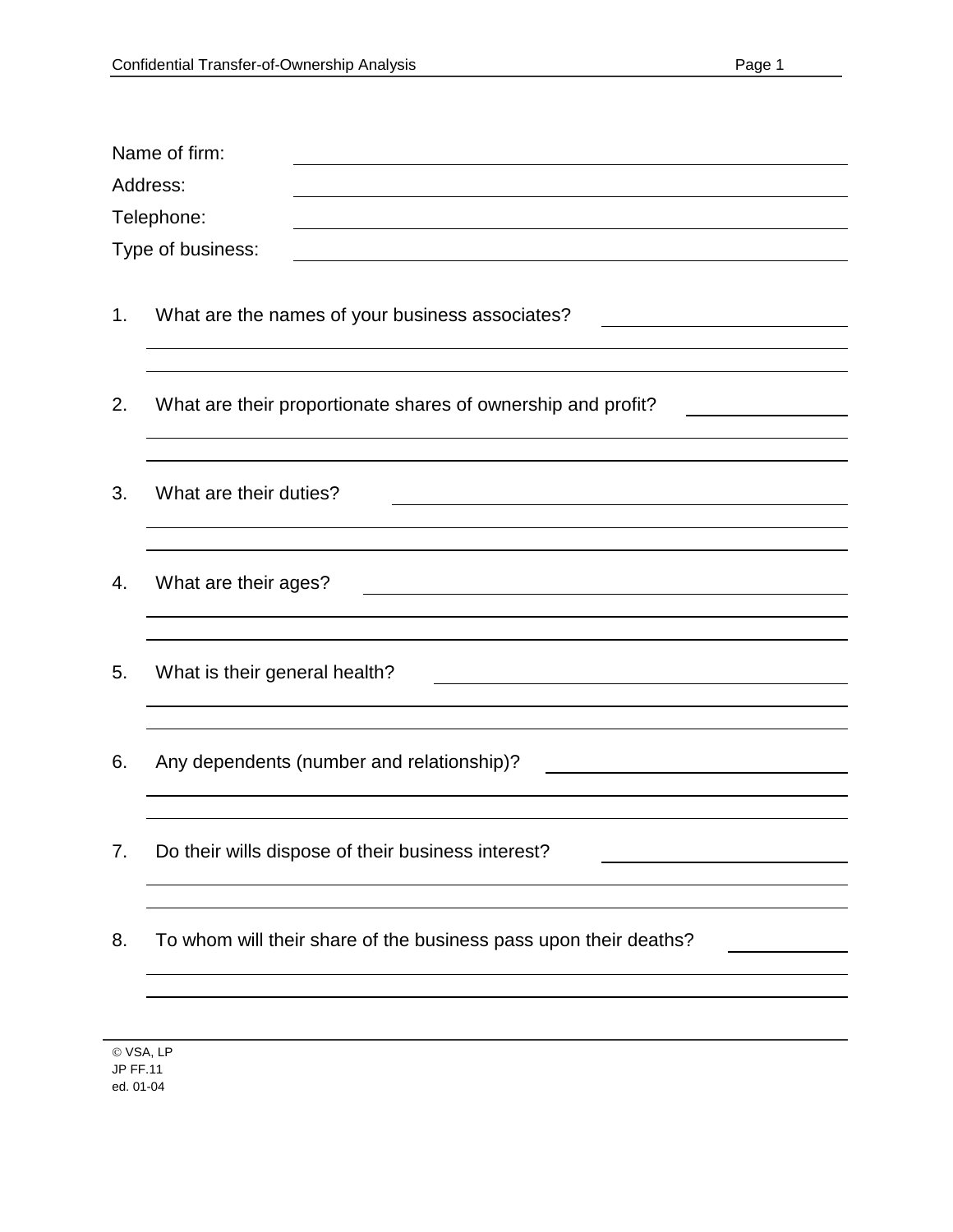| 9.  |                                                         | If the ownership interest held by a business associate will not pass by contract or<br>by Will to you:                                                                                    |  |  |  |
|-----|---------------------------------------------------------|-------------------------------------------------------------------------------------------------------------------------------------------------------------------------------------------|--|--|--|
|     | a.                                                      | Would you be willing to be in business with your business associate's heirs<br>(you perhaps will do all the work and get only part of the profits)?                                       |  |  |  |
|     | b.                                                      | Would you agree to take in an outsider (inexperienced, untried)?                                                                                                                          |  |  |  |
|     | C.                                                      | If you are not willing to do any of these things, are you prepared to:<br>Bargain for your dead business associate's interest?<br>Liquidate the business, if no agreement can be reached? |  |  |  |
|     | d.                                                      | If you are willing to run these risks, how will you raise the purchase price?<br>From capital?<br>By borrowing?<br>Through life insurance?                                                |  |  |  |
| 10. | If your business associate's interest will pass to you: |                                                                                                                                                                                           |  |  |  |
|     | a.                                                      | Is there a formal ownership transfer agreement (buy-sell)?                                                                                                                                |  |  |  |
|     | b.                                                      | When was the agreement signed?                                                                                                                                                            |  |  |  |
|     | C.                                                      | By whom was it drawn?                                                                                                                                                                     |  |  |  |
|     | d.                                                      | When was it last reviewed?                                                                                                                                                                |  |  |  |
|     | е.                                                      | Does it provide specific performance?                                                                                                                                                     |  |  |  |
|     | f.                                                      | How is the purchase price determined?                                                                                                                                                     |  |  |  |
|     | g.                                                      | How is any balance that may be due payable?                                                                                                                                               |  |  |  |
|     | h.                                                      | Must your business associate give you first option to buy if he or she<br>decides to sell while living?                                                                                   |  |  |  |
|     | i.                                                      | Does the agreement cover the hazard of permanent disability?                                                                                                                              |  |  |  |
|     | j.                                                      | How do you plan to have the purchase price on hand when needed?<br>From capital?<br>By borrowing?<br>Through life insurance?                                                              |  |  |  |
|     | k.                                                      | If through life insurance:<br>On whose life is the insurance?<br>Who pays the premium?<br>Who is the beneficiary?<br>Who holds the policy?<br>Who owns the policy?                        |  |  |  |

© VSA, LP JP FF.11 ed. 01-04